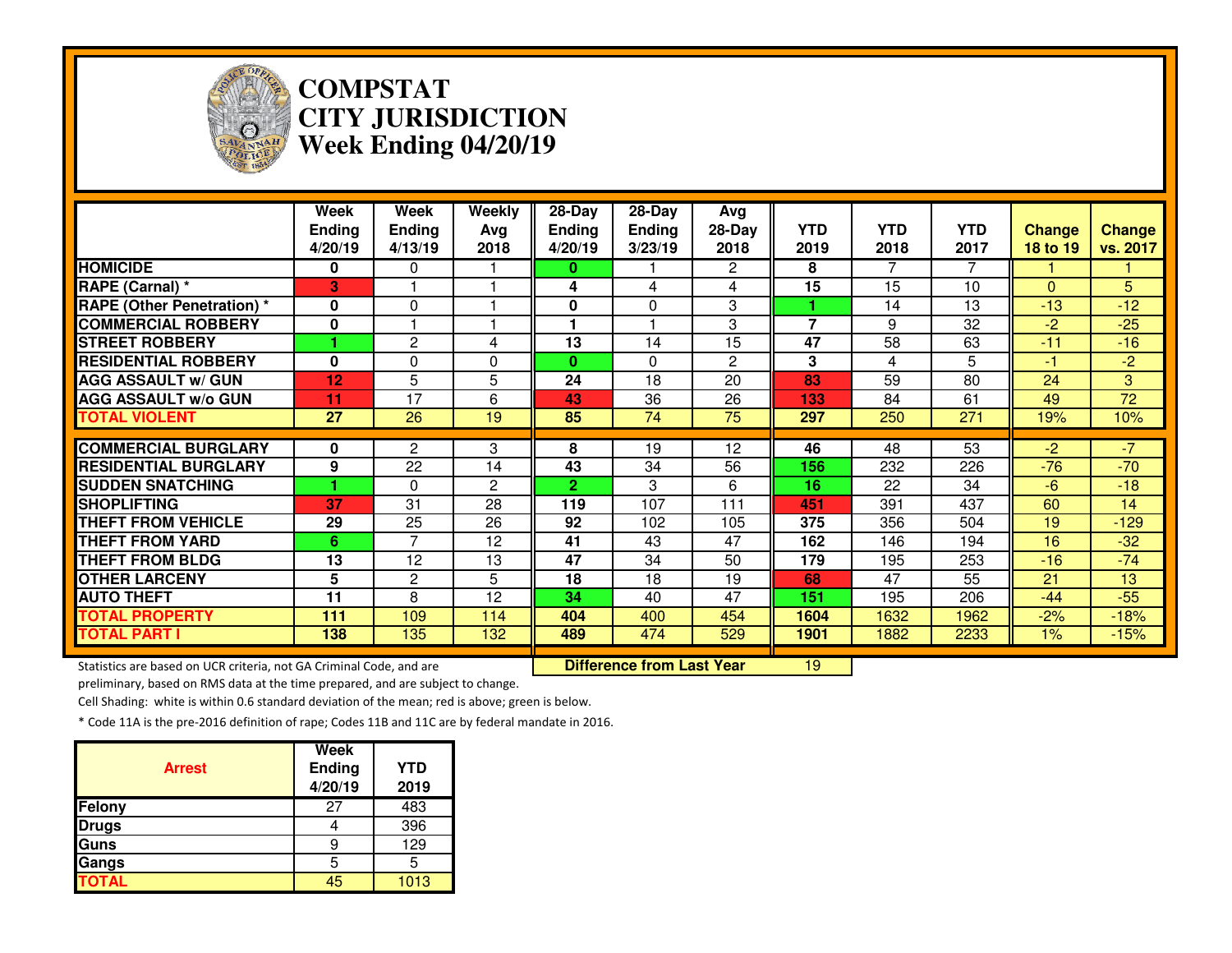

# **COMPSTATNORTH PRECINCTWeek Ending 04/20/19**

**PRECINCT COMMANDER:**

**CAPT. CARY HILL**



|                                   | Week           | Week           | Weekly               | 28-Day          | 28-Day         | Avg          |              |                       |                 |                |               |
|-----------------------------------|----------------|----------------|----------------------|-----------------|----------------|--------------|--------------|-----------------------|-----------------|----------------|---------------|
|                                   | <b>Ending</b>  | <b>Ending</b>  | Avg                  | <b>Ending</b>   | <b>Ending</b>  | $28-Day$     | <b>YTD</b>   | <b>YTD</b>            | <b>YTD</b>      | <b>Change</b>  | <b>Change</b> |
|                                   | 4/20/19        | 4/13/19        | 2018                 | 4/20/19         | 3/23/19        | 2018         | 2019         | 2018                  | 2017            | 18 to 19       | vs. 2017      |
| <b>HOMICIDE</b>                   | 0              | 0              | $\Omega$             | 0               |                | 0            | $\mathbf{2}$ |                       | 3               |                | -1            |
| RAPE (Carnal) *                   | 0              | $\Omega$       | $\Omega$             | 0               | $\overline{2}$ |              | 4            | $\overline{c}$        | 4               | $\overline{2}$ | $\mathbf{0}$  |
| <b>RAPE (Other Penetration) *</b> | $\bf{0}$       | $\Omega$       | $\Omega$             | $\mathbf{0}$    | 0              | 0            | $\bf{0}$     | $\overline{c}$        | $\overline{2}$  | $-2$           | $-2$          |
| <b>COMMERCIAL ROBBERY</b>         | $\mathbf 0$    | 0              | $\Omega$             | 0               | $\Omega$       | 0            |              | $\overline{c}$        | 3               | $-1$           | $-2$          |
| <b>STREET ROBBERY</b>             | $\bf{0}$       | $\Omega$       | $\blacktriangleleft$ | 3               | 6              | 5            | 13           | 23                    | 29              | $-10$          | $-16$         |
| <b>RESIDENTIAL ROBBERY</b>        | $\mathbf 0$    | 0              | 0                    | 0               | 0              | 0            | 0            | $\mathbf{2}^{\prime}$ |                 | $-2$           | -1            |
| <b>AGG ASSAULT w/ GUN</b>         | 3              |                | $\overline{1}$       | 6               | 4              | 5            | 15           | $\overline{15}$       | $\overline{20}$ | $\Omega$       | $-5$          |
| <b>AGG ASSAULT w/o GUN</b>        | 4              |                | 2                    | 10              | 10             | 8            | 36           | 25                    | 19              | 11             | 17            |
| <b>TOTAL VIOLENT</b>              | $\overline{7}$ | $\overline{2}$ | 5                    | 19              | 23             | 20           | 71           | 72                    | 81              | $-1%$          | $-12%$        |
| <b>COMMERCIAL BURGLARY</b>        | 0              |                |                      | $\mathbf{2}$    | 3              | 3            | 12           | 10                    | 15              | $\overline{2}$ | -3            |
| <b>RESIDENTIAL BURGLARY</b>       | $\mathbf{2}$   | 6              |                      | 9               |                | 6            | 20           | 24                    | 23              | -4             | $-3$          |
| <b>SUDDEN SNATCHING</b>           |                | $\Omega$       |                      |                 | $\overline{2}$ | $\mathbf{2}$ | 6            | 11                    | 19              | $-5$           | $-13$         |
| <b>SHOPLIFTING</b>                | 4              | 3              | 4                    | 10 <sub>1</sub> | 12             | 18           | 53           | $\overline{77}$       | 62              | $-24$          | $-9$          |
| <b>THEFT FROM VEHICLE</b>         | 8              | 7              | 6                    | 24              | 22             | 23           | 85           | 59                    | 125             | 26             | $-40$         |
| <b>THEFT FROM YARD</b>            | $\mathbf 2$    |                | 3                    | 8               | 12             | 13           | 45           | 41                    | 73              | 4              | $-28$         |
| <b>THEFT FROM BLDG</b>            | 4              |                | 3                    | 8               | 7              | 14           | 38           | 60                    | 89              | $-22$          | $-51$         |
| <b>OTHER LARCENY</b>              |                | 0              |                      | 3               | 3              | 6            | 14           | 8                     | 14              | 6              | $\mathbf{0}$  |
| <b>AUTO THEFT</b>                 | $\mathbf{2}$   |                | 3                    | 4               | $\overline{7}$ | 10           | 23           | 26                    | 61              | $-3$           | $-38$         |
| <b>TOTAL PROPERTY</b>             | 24             | 20             | 23                   | 69              | 69             | 94           | 296          | 316                   | 481             | $-6%$          | $-38%$        |
| <b>TOTAL PART I</b>               | 31             | 22             | 28                   | 88              | 92             | 114          | 367          | 388                   | 562             | $-5%$          | $-35%$        |
|                                   |                |                |                      |                 |                |              |              |                       |                 |                |               |

Statistics are based on UCR criteria, not GA Criminal Code, and are **Difference from Last Year** 

preliminary, based on RMS data at the time prepared, and are subject to change.

Cell Shading: white is within 0.6 standard deviation of the mean; red is above; green is below.

|                | <b>Week</b>              |                    |
|----------------|--------------------------|--------------------|
| <b>Arrests</b> | <b>Ending</b><br>4/20/19 | <b>YTD</b><br>2019 |
| <b>Felony</b>  |                          | 117                |
| Guns           | 2                        | 15                 |
| <b>Drugs</b>   |                          |                    |
| Gangs          |                          |                    |
| <b>TOTAL</b>   | 12                       | 210                |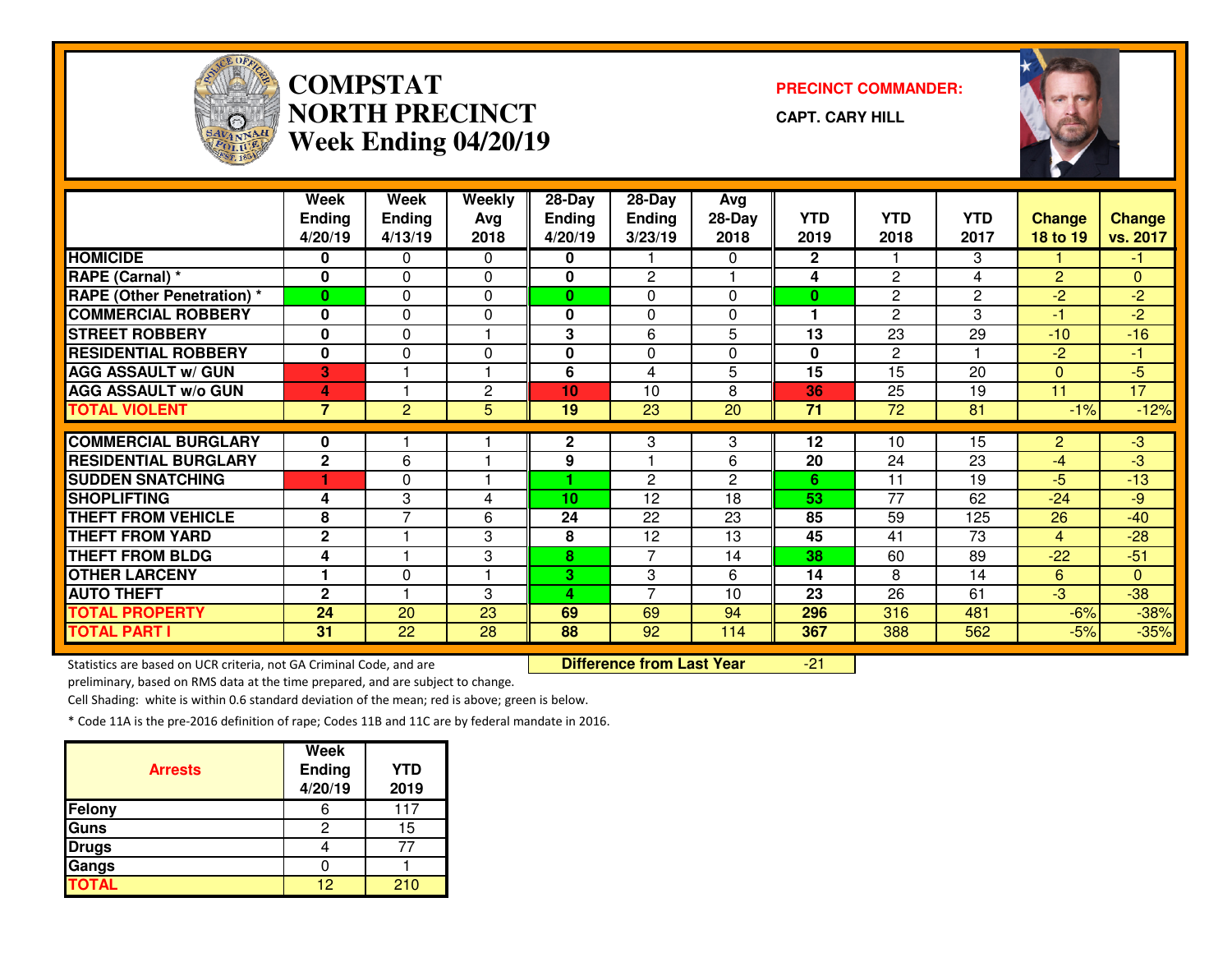

# **COMPSTAT PRECINCT COMMANDER: CENTRAL PRECINCTWeek Ending 04/20/19**

**CAPT. BEN HERRON**



|                                   | Week            | Week           | Weekly         | 28-Day         | 28-Day          | Avg             |                |            |                 |               |                |
|-----------------------------------|-----------------|----------------|----------------|----------------|-----------------|-----------------|----------------|------------|-----------------|---------------|----------------|
|                                   | <b>Ending</b>   | <b>Ending</b>  | Avg            | <b>Ending</b>  | <b>Ending</b>   | $28-Day$        | <b>YTD</b>     | <b>YTD</b> | <b>YTD</b>      | <b>Change</b> | Change         |
|                                   | 4/20/19         | 4/13/19        | 2018           | 4/20/19        | 3/23/19         | 2018            | 2019           | 2018       | 2017            | 18 to 19      | vs. 2017       |
| <b>HOMICIDE</b>                   | 0               | 0              | 0              | 0              | 0               |                 |                | 0          | 0               |               |                |
| RAPE (Carnal) *                   | $\overline{2}$  | $\Omega$       | $\Omega$       | $\mathbf{2}$   | $\Omega$        |                 | 4              | 5          | 4               | -1            | $\Omega$       |
| <b>RAPE (Other Penetration)</b> * | 0               | $\Omega$       | $\Omega$       | 0              | 0               |                 |                | 4          | 4               | $-3$          | $-3$           |
| <b>COMMERCIAL ROBBERY</b>         | 0               |                | 0              | 1              | $\Omega$        |                 | $\mathbf{2}$   | ٠          | 6               |               | $-4$           |
| <b>STREET ROBBERY</b>             | $\bf{0}$        | 0              |                | 4              | 4               | 5               | 13             | 12         | 15              |               | $-2$           |
| <b>RESIDENTIAL ROBBERY</b>        | $\bf{0}$        | $\Omega$       | $\Omega$       | 0              | $\Omega$        |                 | 1              |            | и               | $\Omega$      | $\Omega$       |
| <b>AGG ASSAULT w/ GUN</b>         | 3               |                | $\overline{c}$ | $\overline{7}$ | 4               | $\overline{7}$  | 27             | 21         | 26              | 6             | 1              |
| <b>AGG ASSAULT w/o GUN</b>        | 3               | $\overline{7}$ | $\mathbf{2}$   | 11             | 9               | 7               | 36             | 23         | 17              | 13            | 19             |
| <b>TOTAL VIOLENT</b>              | 8               | 9              | 5              | 25             | $\overline{17}$ | $\overline{22}$ | 85             | 67         | $\overline{73}$ | 27%           | 16%            |
|                                   |                 |                |                |                |                 |                 |                |            |                 |               |                |
| <b>COMMERCIAL BURGLARY</b>        | $\bf{0}$        | $\Omega$       |                | 3              | 7               | 3               | 12             | 16         | 12              | $-4$          | $\Omega$       |
| <b>RESIDENTIAL BURGLARY</b>       | 3               | 10             | 4              | 15             | 14              | 15              | 52             | 59         | 71              | $-7$          | $-19$          |
| <b>SUDDEN SNATCHING</b>           | $\bf{0}$        | 0              | $\Omega$       | 0              | $\Omega$        |                 | $\overline{2}$ | 3          | 8               | -1            | $-6$           |
| <b>SHOPLIFTING</b>                | 5               | 7              | 4              | 19             | 25              | 17              | 77             | 43         | 72              | 34            | $\overline{5}$ |
| <b>THEFT FROM VEHICLE</b>         | $\overline{7}$  | 8              | $\overline{7}$ | 22             | 30              | 26              | 78             | 109        | 144             | $-31$         | $-66$          |
| <b>THEFT FROM YARD</b>            | $\mathbf{2}$    | 4              | 4              | 19             | 17              | 16              | 59             | 47         | 66              | 12            | $-7$           |
| <b>THEFT FROM BLDG</b>            |                 | 3              | 3              | 11             | 12              | 13              | 41             | 56         | 43              | $-15$         | $-2$           |
| <b>OTHER LARCENY</b>              |                 |                |                | 5              | 8               | 5               | 23             | 9          | 14              | 14            | 9              |
| <b>AUTO THEFT</b>                 | 5               | 2              | 4              | 9              | 17              | 14              | 46             | 63         | 54              | $-17$         | $-8$           |
| <b>TOTAL PROPERTY</b>             | 24              | 35             | 27             | 103            | 130             | 109             | 390            | 405        | 484             | $-4%$         | $-19%$         |
| <b>TOTAL PART I</b>               | 32 <sub>2</sub> | 44             | 33             | 128            | 147             | 131             | 475            | 472        | 557             | 1%            | $-15%$         |

Statistics are based on UCR criteria, not GA Criminal Code, and are **Difference from Last Year** 

<sup>3</sup>

preliminary, based on RMS data at the time prepared, and are subject to change.

Cell Shading: white is within 0.6 standard deviation of the mean; red is above; green is below.

| <b>Arrests</b> | <b>Week</b><br>Ending<br>4/20/19 | <b>YTD</b><br>2019 |
|----------------|----------------------------------|--------------------|
| Felony         | З                                | 135                |
| <b>Drugs</b>   |                                  | 63                 |
| Guns           |                                  |                    |
| Gangs          |                                  |                    |
| <b>TOTAL</b>   |                                  | 203                |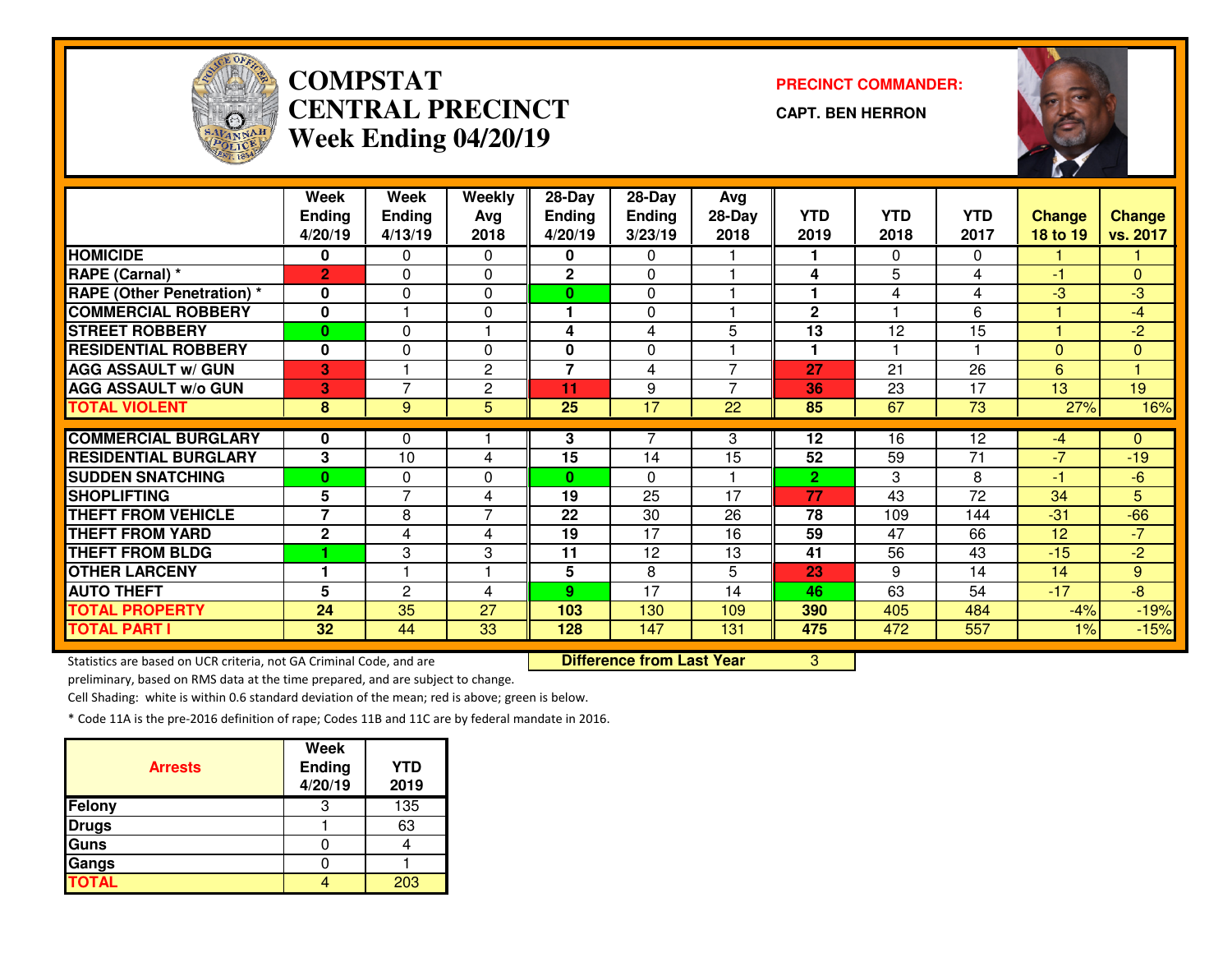

# **COMPSTATSOUTH PRECINCTWeek Ending 04/20/19**

**PRECINCT COMMANDER:**

**CAPT. MICHELLE HALFORD**



|                                   | Week           | Week           | Weekly         | 28-Day        | 28-Day          | Avg             |             |                          |                |                |                |
|-----------------------------------|----------------|----------------|----------------|---------------|-----------------|-----------------|-------------|--------------------------|----------------|----------------|----------------|
|                                   | <b>Ending</b>  | <b>Ending</b>  | Avg            | <b>Ending</b> | <b>Ending</b>   | 28-Day          | <b>YTD</b>  | <b>YTD</b>               | <b>YTD</b>     | <b>Change</b>  | <b>Change</b>  |
|                                   | 4/20/19        | 4/13/19        | 2018           | 4/20/19       | 3/23/19         | 2018            | 2019        | 2018                     | 2017           | 18 to 19       | vs. 2017       |
| <b>HOMICIDE</b>                   | 0              | 0              | $\bf{0}$       | 0             | 0               | 0               | 4           |                          |                | 3              | 3              |
| RAPE (Carnal) *                   | 0              |                | $\Omega$       |               | $\Omega$        |                 | $\mathbf 2$ | 4                        |                | $-2$           |                |
| <b>RAPE (Other Penetration)</b> * | $\bf{0}$       | 0              | 0              | $\mathbf{0}$  | $\Omega$        |                 | $\bf{0}$    | 5                        | 2              | $-5$           | $-2$           |
| <b>COMMERCIAL ROBBERY</b>         | 0              | 0              | 0              | 0             |                 |                 | 3           | 4                        | 10             | -1             | $-7$           |
| <b>STREET ROBBERY</b>             | 1              | 0              |                |               | $\mathbf{2}$    | 3               | 9           | $\overline{\phantom{0}}$ | 7              | $\overline{2}$ | $\overline{2}$ |
| <b>RESIDENTIAL ROBBERY</b>        | 0              | 0              | $\Omega$       | $\bf{0}$      | $\Omega$        |                 | 0           |                          |                | -1             | $-1$           |
| <b>AGG ASSAULT w/ GUN</b>         | $\overline{2}$ | 0              |                | 4             | 6               | $\overline{2}$  | 17          | 4                        | 12             | 13             | 5              |
| <b>AGG ASSAULT w/o GUN</b>        | 1              | 3              |                | 9             | 6               | 4               | 25          | 12                       | $\overline{7}$ | 13             | 18             |
| <b>TOTAL VIOLENT</b>              | 4              | $\overline{4}$ | 3              | 15            | $\overline{15}$ | 14              | 60          | 38                       | 41             | 58%            | 46%            |
|                                   |                |                |                |               |                 |                 |             |                          |                |                |                |
| <b>COMMERCIAL BURGLARY</b>        | 0              | 0              |                | $\mathbf{2}$  | 8               | 5               | 18          | 14                       | 21             | 4              | $-3$           |
| <b>RESIDENTIAL BURGLARY</b>       |                |                | 4              | 5.            | 4               | $\overline{15}$ | 17          | 67                       | 54             | $-50$          | $-37$          |
| <b>SUDDEN SNATCHING</b>           | $\bf{0}$       | 0              | $\Omega$       | $\bf{0}$      |                 |                 | 4           | 3                        |                |                | 3              |
| <b>SHOPLIFTING</b>                | 20             | 14             | 13             | 63            | 49              | 53              | 240         | 184                      | 219            | 56             | 21             |
| <b>THEFT FROM VEHICLE</b>         | 4              | 4              | $\overline{7}$ | 16            | 27              | 28              | 94          | 101                      | 122            | $-7$           | $-28$          |
| <b>THEFT FROM YARD</b>            | $\bf{0}$       |                | 2              | З.            | 5               | 8               | 21          | 21                       | 26             | $\Omega$       | $-5$           |
| <b>THEFT FROM BLDG</b>            | 3              | 4              | 3              | 12            | 6               | 12              | 49          | 31                       | 73             | 18             | $-24$          |
| <b>OTHER LARCENY</b>              | $\overline{2}$ | 0              |                | 4             |                 | $\mathbf{2}$    | 10          | 7                        | 14             | 3              | $-4$           |
| <b>AUTO THEFT</b>                 |                | 4              | 3              | 8             | 11              | 11              | 38          | 47                       | 41             | $-9$           | $-3$           |
| <b>TOTAL PROPERTY</b>             | 31             | 28             | 34             | 113           | 112             | 136             | 491         | 475                      | 571            | 3%             | $-14%$         |
| <b>TOTAL PART I</b>               | 35             | 32             | 37             | 128           | 127             | 150             | 551         | 513                      | 612            | 7%             | $-10%$         |

Statistics are based on UCR criteria, not GA Criminal Code, and are **Difference from Last Year** 

<sup>38</sup>

preliminary, based on RMS data at the time prepared, and are subject to change.

Cell Shading: white is within 0.6 standard deviation of the mean; red is above; green is below.

| <b>Arrests</b> | <b>Week</b><br>Ending<br>4/20/19 | <b>YTD</b><br>2019 |
|----------------|----------------------------------|--------------------|
| Felony         | З                                | 70                 |
| <b>Drugs</b>   |                                  | 34                 |
| Gun            |                                  |                    |
| Gangs          |                                  |                    |
| <b>TOTAL</b>   |                                  | 116                |